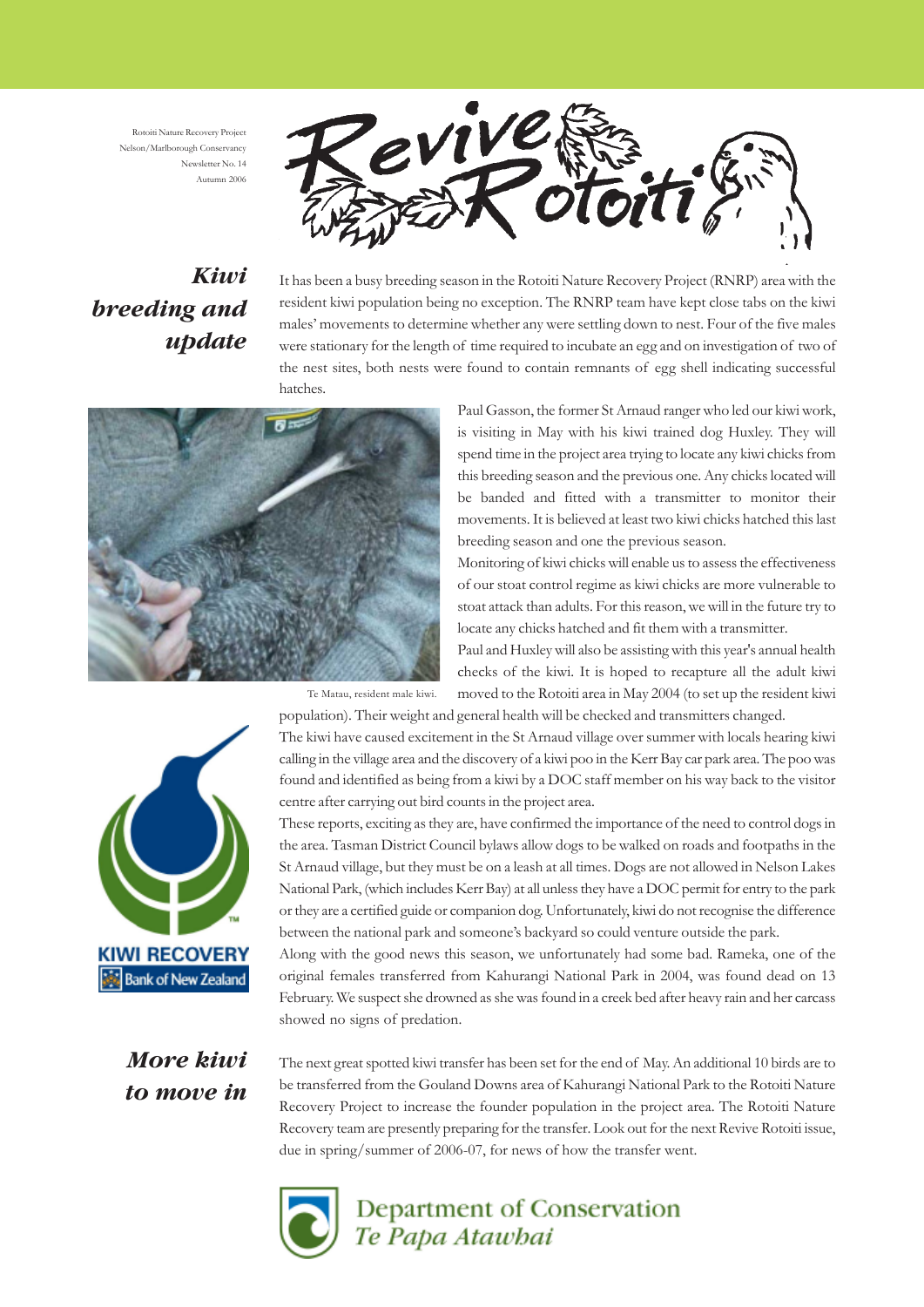#### *Wasp control*

*Kaka*

*breeding*

Wasp poisoning using the insecticide Finitron was carried out on 19 January with a satisfactory result. This will be the last time we will be using Finitron as the insecticide Fipronil has now been registered as X-stinguish and will be available for use next year.

Fipronil was used in the project area between 1999 and 2001 under an experimental permit held by Landcare Research who were developing the formulation with chemical companies. This insecticide is our preferred choice of control for wasps as it has proved to be faster acting. Wasp nests show dramatically reduced activity on the day of poisoning with Fipronil whereas Finitron appears to take up to two weeks to show its full effect.

In 2006–07 we will also be undertaking further experimentation with the operational deployment of wasp control. We will be looking at carrying out single strip plot treatments and small site repeat treatments and comparing the results with our original grid treatment site.

#### After a heavy beech flowering in spring last year the kaka got down to the business of nesting.

Out of eight nesting attempts this season, we have had four successful nests (i.e. the chicks have fledged from the nest). From these nests we had a total of 10 chicks: five males, four females and one of unknown sex as the chick fledged before it was banded. The RNRP team are currently monitoring two more nests both north of the RNRP core area.

Two kaka nests failed at the egg stage. In one case, the reason is unknown; the eggs were intact and had been incubated for one week before being abandoned. One suggestion was that perhaps the female was spooked off

RNRP Ranger Tamsin Bruce radio tracking kaka.The radio transmitters attached to the kaka are able to be tracked using telemetry.

the nest. The second nest was possibly predated; two broken egg shells and one intact egg were found inside the nest. The nest contents are being sent off for analysis to determine

 if there are any hairs in the nest and if so what they are from. Both adult female kaka were unharmed.



RNRP Ranger Tamsin Bruce climbing a nest tree. Once the kaka is located using radio tracking the nest tree is climbed and a camera is placed at the entrance to the nest. Nests are monitored up to three times per week using a portable TV monitor which is attached to the end of the camera lead.

For the first time since the broader stoat trapping regime has been in place we have had two adult female kaka killed on nests within the managed project area. One was killed in the Teetotal/Big Bush area; the predator is yet to be confirmed. The second kaka was killed within the RNRP core

area, and looks to have been killed by a stoat as she was cached. Both of these birds have been brought back to the lab for autopsy and are being sent away for further analysis. While these events are unfortunate it has answered a

big question for the RNRP team. Since the extended stoat control regime has been in place there has been a 100 per cent survival rate for adult female kaka on the nest up until this season. While this is a wonderful result it was not deemed a realistic percentage. The stoat control regime in place reduces the numbers of stoats to aid in kaka nesting success but does not completely eradicate them.



 Above Tamsin 's head is the entrance to the kaka nest. Kaka commonly nest in natural tree cavities.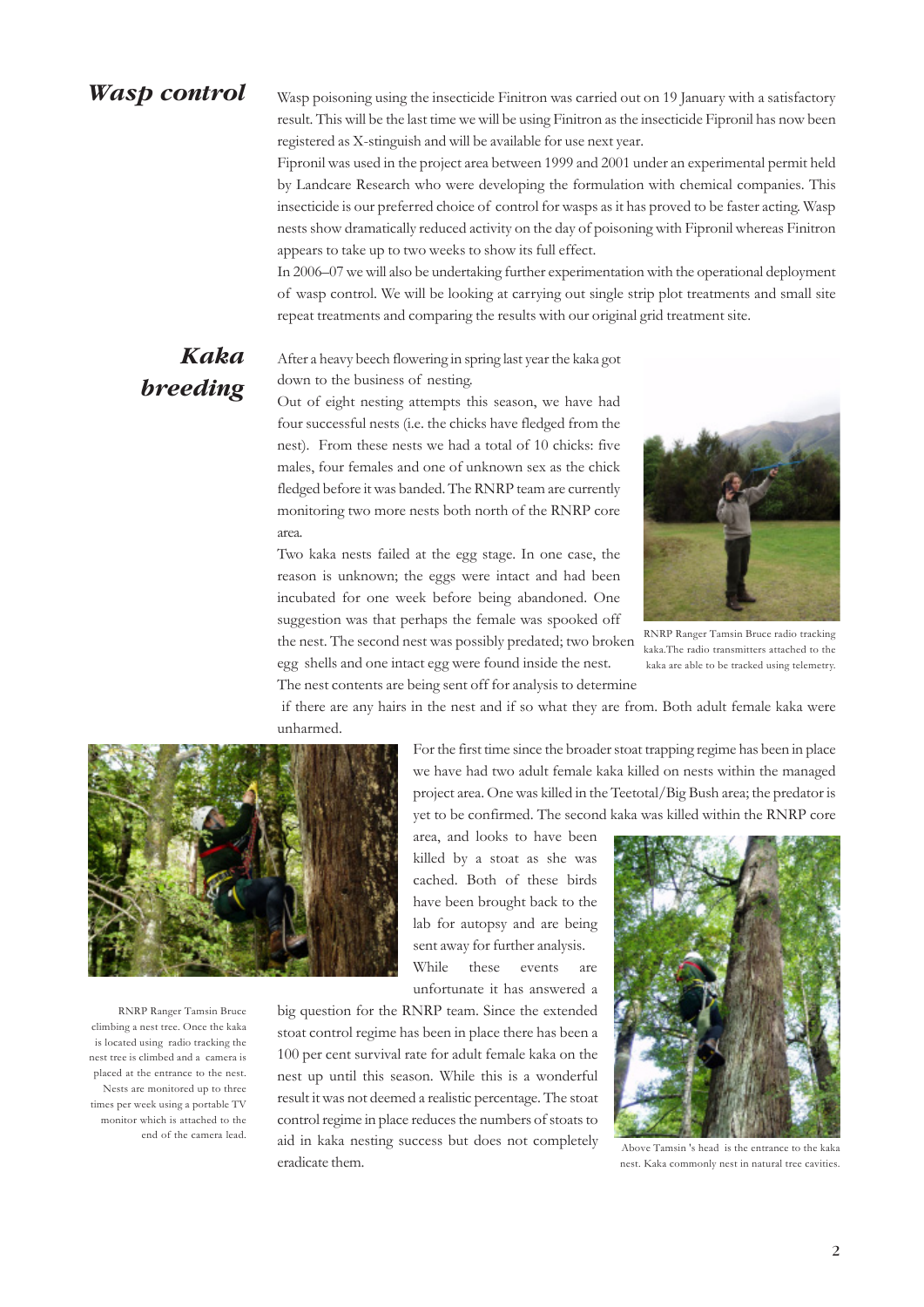### *Looking ahead to 2006-2007*

This kaka season concludes the experimental test of stoat control in the Rotoiti Nature Recovery Project.

 Final numbers need to be analysed but we are confident that the regime provides for a growing kaka population.

This allows us to explore new options in the 2006–07 year. We have chosen to tackle a number of one year questions as we may be engaging in new multiyear national experiments from 2007– 08 onward.



A kaka fitted with a radio transmitter.

A beech seedfall and a rising rat population is underway at present and we will be using this as an opportunity to explore a few options for rat control, including revisiting the use of toxins at a high population level.

#### *Friends of Rotoiti news*

The Friends of Rotoiti have had a busy season checking their rat and stoat control lines and servicing 20 possum traps which have been placed along their stoat lines to reduce possum interference with the stoat traps.

The new Whisky Falls stoat control line has come into its own, clocking up a steady number of stoat kills and the possum traps along this line have been responsible for over 38 possum deaths in eight months.

Members of the group helped with kaka nest monitoring over the Christmas and New Year period, monitoring nest sites with a small portable TV monitor which is hooked up to a camera placed over the nest entrance.

The group will be carrying out bait trials over 2006-07 on several of their village rat lines to compare bait palatability and longevity.

If you are interested in becoming a Friends of Rotoiti member please contact Sally Leggett at the St Arnaud Area Office, phone (03) 521 1806.



Some of the Friends of Rotoiti at their Spring meeting in 2006. Friends of Rotoiti meetings are held twice a year at the St Arnaud Area Office meeting room and are often combined with a working bee or trap clearance along their 26 km of mustelid lines and 250 ha of rat lines.

*The three goals of the Rotoiti Nature Recovery Project are:*

*• restoration of the native ecosystem's components and processes.*

 *• reintroduction of species lost from the area.*

 *• advocacy for indigenous species conservation and long term pest control.*